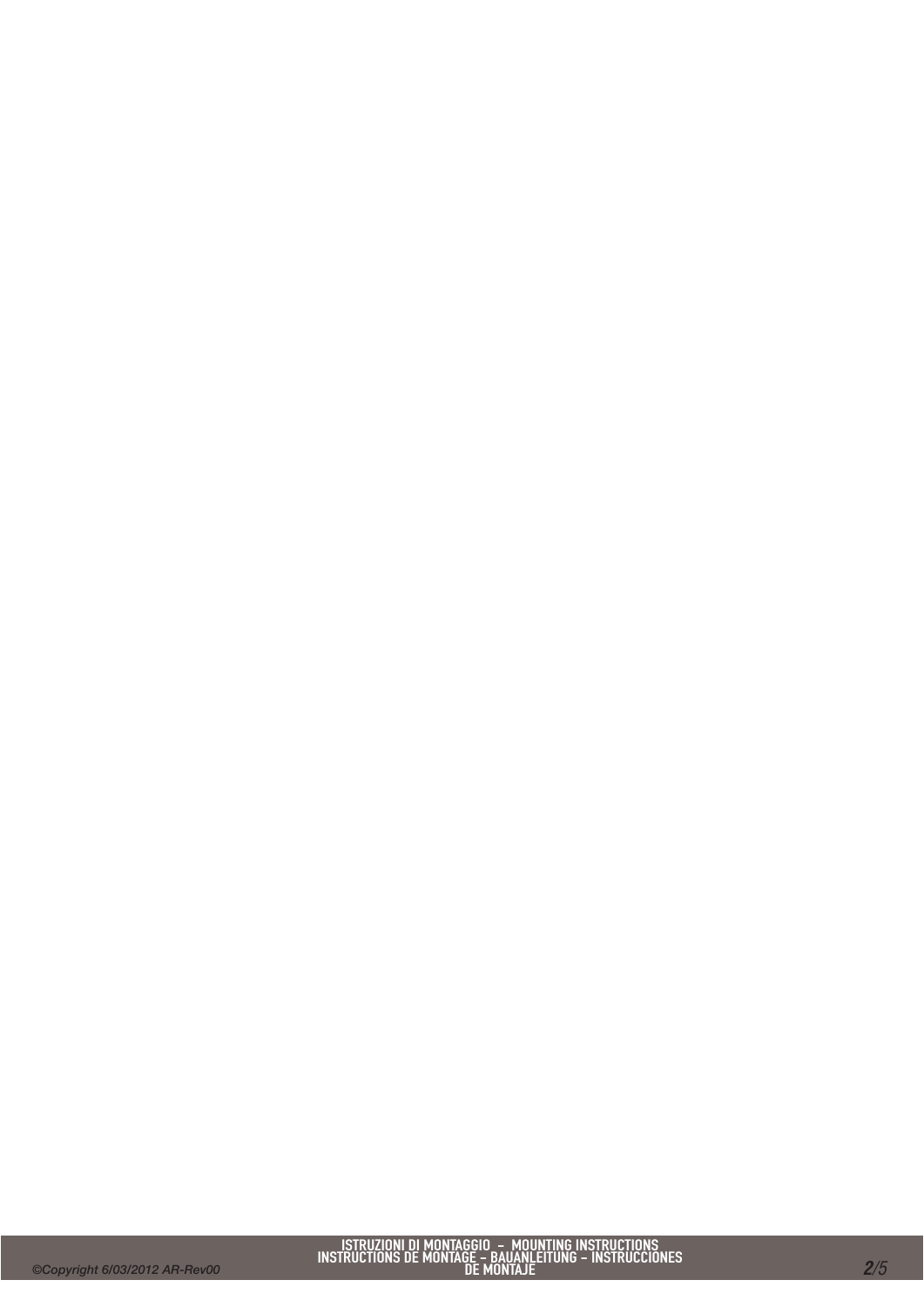TELAIETTO LATERALE SPECIFICO - SPECIFIC SADDLEBAG TUBULAR HOLDER - SUPPORT TUBULAIRE POUR SACOCHES CAVALIÈRES - SPEZIAL SEITENTRAEGER FUER WEICHTASCHEN

PORTA ALFORJAS TUBULAR LATERAL



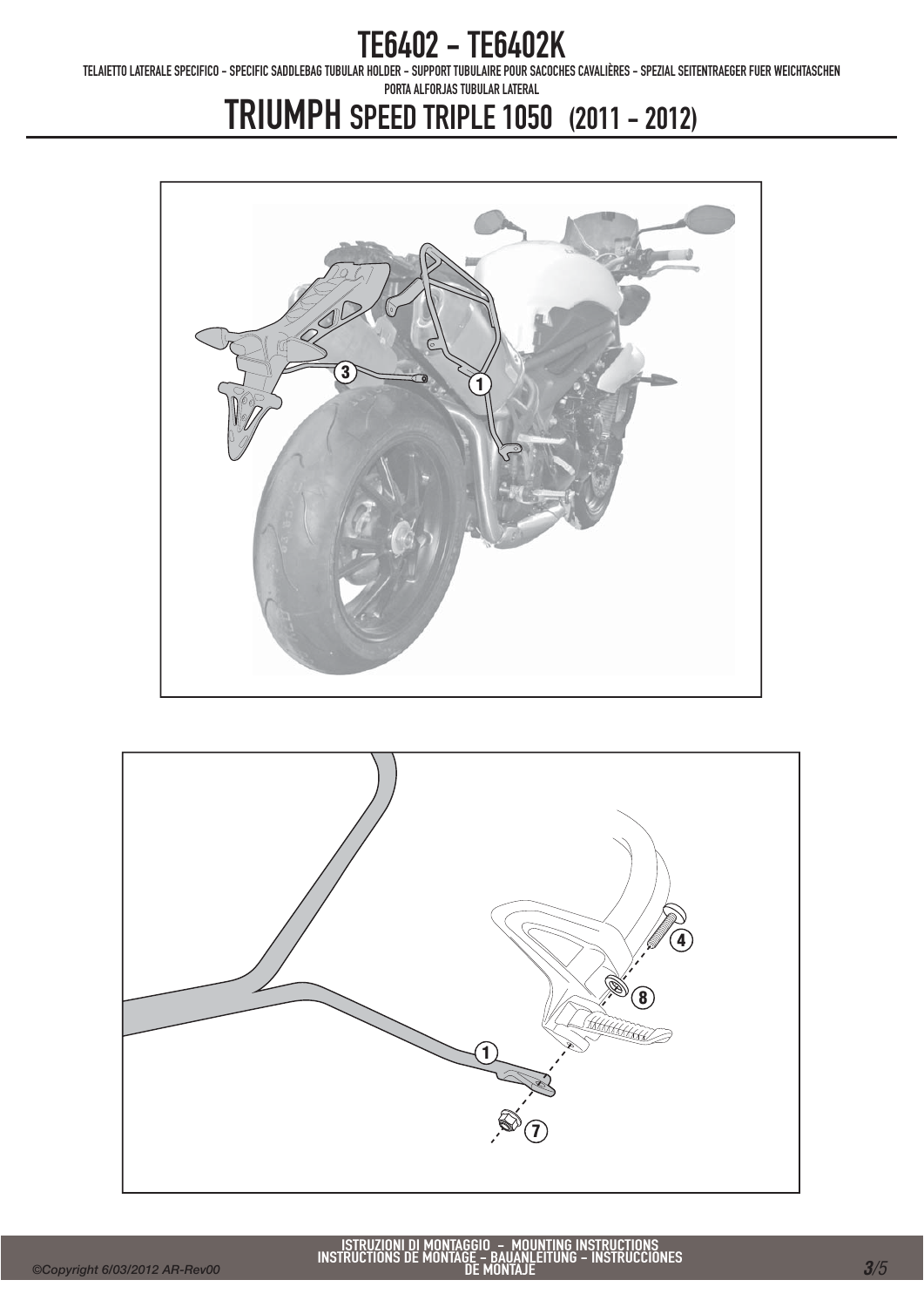TELAIETTO LATERALE SPECIFICO - SPECIFIC SADDLEBAG TUBULAR HOLDER - SUPPORT TUBULAIRE POUR SACOCHES CAVALIÈRES - SPEZIAL SEITENTRAEGER FUER WEICHTASCHEN

PORTA ALFORJAS TUBULAR LATERAL